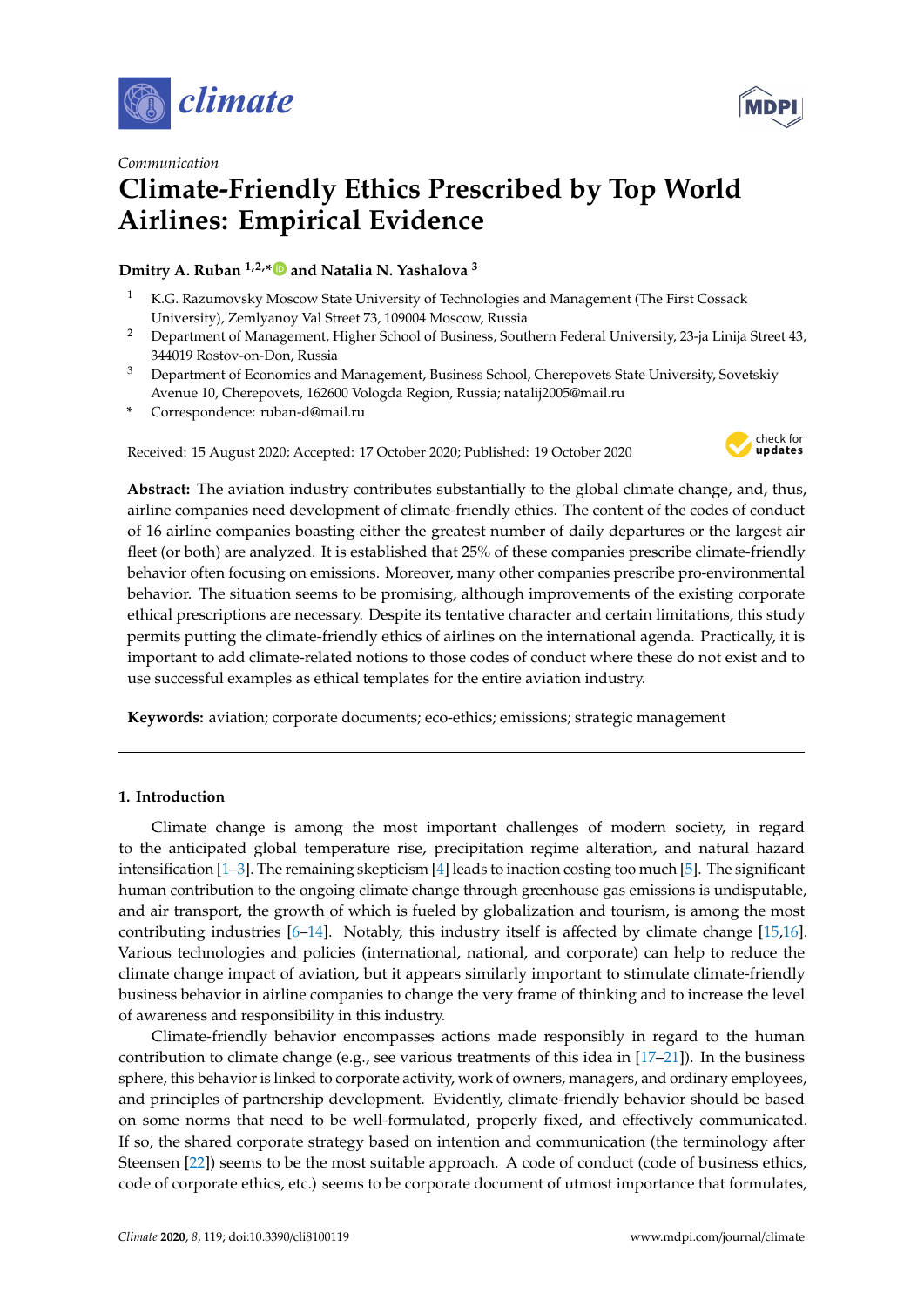fixes, and communicates the company's prescriptions for climate-friendly behavior. Not being a panacea, these codes contribute to organizational changes, strategy implementation, and ethics improvement [\[23–](#page-8-2)[27\]](#page-8-3). Although following the prescribed climate-friendly behavior is necessary to cultivate climate change responsibility in a given company, the very prescriptions should also be regarded as implementation of this responsibility because these prescriptions reflect company priorities and make a clear distinction between what is "legal" and what is not. Codes of conduct of airline companies can provide very important information about climate-friendly behavior prescribed in this industry.

The main objective of the present, essentially empirical study is to provide 'fresh' evidence of the climate change-ethical prescriptions by some top airline companies of the world. This analysis is very tentative and does not pretend to cover the issue comprehensively. However, it appears to be important at this stage to evaluate whether or not this issue exists and whether it is suitable to future investigations. One can expect that the significant contribution of air transport to climate change would make climate-friendly ethics very relevant to airline strategies, with establishment of the relevant norms in their codes of conduct. The present study aims at preliminary answering whether the companies are ready to incorporate special norms in their business. Being essentially a communication of tentative results, the present paper provides empirical evidence in favor of putting the problem on the international agenda.

#### **2. Materials and Methods**

Several studies have laid down the theoretical and methodological foundations for corporate ethics analyses of the aviation industry. Duppati et al. [\[28\]](#page-8-4) stress the role of company behavior in their analysis of corporate governance in this industry. Paek and Chathoth [\[29\]](#page-8-5) demonstrate that the ethics-related management (e.g., behavior prescriptions in strategic documents and practices of its control) in airline companies is more or less significant and coherent. Belyaeva [\[30\]](#page-8-6), Cheng and Shen [\[31\]](#page-8-7), and Hagmann et al. [\[32\]](#page-8-8) show the interrelation between corporate and customers' ethical (also eco-ethical) practices and judgments. Burns and Cowlishaw [\[33\]](#page-8-9) explain the importance of attention to statements on company web-pages to analyze their corporate understanding of the climate change issue.

Airline companies are ranked by different criteria, including indicators of their environmental performance, number of passengers and staff members, RPKs (revenue passenger kilometers), etc. The present study focuses on the climate change impact of the aviation industry, and, thus, it is important to consider criteria that are relevant to this impact. Two of them are the average number of daily departures and the number of aircraft. Evidently, the companies ranked higher by these criteria seem to be among the most contributing to the global climate change. The relevant rankings are available [\[34](#page-8-10)[,35\]](#page-8-11). One of them considers 15 companies, and, thus, also 15 companies with the highest parameter value are considered from the other ranking. As some companies occur in both rankings, the total number of the considered companies is 21. Codes of conduct are publicly available for 16 of them, and these documents constitute the material for the present analysis (Table [1\)](#page-2-0). The sample size is restricted, but this is not a significant limitation. On the one hand, the really top world airlines are considered (ethical norms in lesser companies may differ essentially, and, thus, the combined evidence may be confusing). On the other hand, this study is only tentative, and, thus, it does not require a huge sample size. Importantly, the considered companies represent different countries and different parts of the world, and, thus, the sample is rather representative. A third of the companies are headquartered in the USA (Table [1\)](#page-2-0), but this reflects the industry concentration in this country. Nonetheless, the scarcity of information about the Chinese airlines is a limitation. To avoid any occasional violation of corporate interests, reputation, or image, all codes of conduct are treated anonymously, i.e., the outcomes of the present analysis are not associated with the companies' names.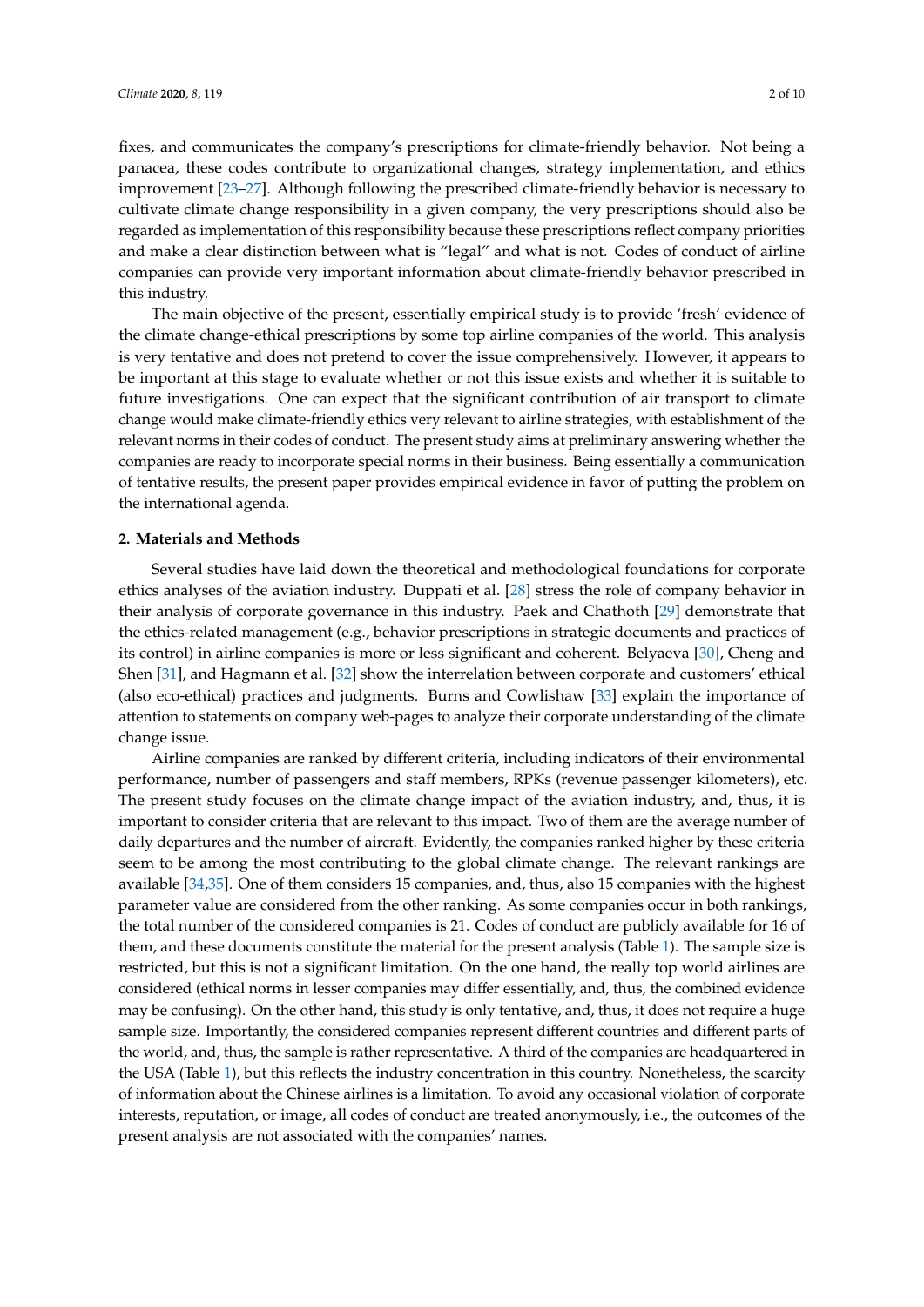<span id="page-2-0"></span>

| Company                             | Daily Departures [34]           | Number of Aircraft [35] | Country                     | <b>Analyzed Document</b>                               |
|-------------------------------------|---------------------------------|-------------------------|-----------------------------|--------------------------------------------------------|
| Aeroflot                            | 938                             | 370                     | Russia                      | Code of Corporate Ethics                               |
| Air Canada                          | 1325                            | n/a                     | Canada                      | Corporate Policy and<br>Guidelines on Business Conduct |
| Air France-KLM                      | 1010 (Air France),<br>675 (KLM) | 542                     | France<br>(the Netherlands) | Code of Conduct (KLM)                                  |
| Alaska Airlines                     | 1119                            | n/a                     | <b>USA</b>                  | Code of Conduct and Ethics                             |
| <b>American Airlines</b>            | 5961                            | 1317                    | <b>USA</b>                  | Standards of Business Conduct                          |
| <b>ANA</b>                          | 1224                            | n/a                     | Japan                       | Compliance and Ethics<br><b>Rules of Conduct</b>       |
| Delta Air Lines                     | 4290                            | 1069                    | <b>USA</b>                  | Code of Ethics and<br><b>Business Conduct</b>          |
| IndiGo                              | 1665                            | n/a                     | India                       | Code of Conduct for Directors<br>and Senior Management |
| <b>International Airlines Group</b> | n/a                             | 646                     | UK, Spain                   | Our Code of Conduct                                    |
| <b>LATAM</b>                        | 1111                            | n/a                     | Chile                       | Code of Conduct                                        |
| Lufthansa                           | 720                             | 783                     | Germany                     | Code of Conduct                                        |
| Ryanair                             | 2151                            | 474                     | Ireland                     | Code of Business Conduct<br>and Ethics                 |
| SkyWest Airlines                    | n/a                             | 615                     | <b>USA</b>                  | Code of Conduct                                        |
| Southwest Airlines                  | 3795                            | 719                     | <b>USA</b>                  | Code of Ethics                                         |
| <b>Turkish Airlines</b>             | 1379                            | 343                     | Turkey                      | Corporate Governance<br>Principles Compliance Report   |
| <b>United Airlines</b>              | 4048                            | 758                     | <b>USA</b>                  | Code of Ethics and<br><b>Business Conduct</b>          |

**Table 1.** The airline companies considered in the present study.

Note: n/a—information not available in the considered source (other sources are not involved to avoid unnecessary data mix).

The content of each code of conduct is examined to find all phrases and word expressions linked to climate change, its particular aspects, and environmental issues in general. This is objective procedure because climate- and environment issues are either stated or not (these cannot be stated indirectly). The qualitative information is elementary, as the noted phrases and expressions available in the codes are chiefly very simple and short.

These phrases and word expressions are analyzed as follows. First, it is checked whether or not pro-environmental behavior (general environmental ethical norms) is prescribed in a given document (this is done via checking the presence or the absence of the relevant phrases and word expressions). Second, climate change considerations in the codes are classified into three categories. These may be direct (notions referring to climate change, greenhouse gases emissions, etc.) or indirect (presumably, some code writers may not make distinction between pro-environmental and climate-friendly behavior, and, thus, general environmental notions can be understood as also relevant to climate change, although indirectly). In some cases, neither climate-friendly, nor pro-environmental behavior is prescribed. Third, attention is paid to eco-ethical approaches, i.e., desirable actions of companies, workers, and managers prescribed in the codes. Specifying these approaches permits to understand what the company expects from itself and its workers. Fourth, it is valuable to differentiate between the codes paying significant attention to environmental and climate-related issues and those mentioning these issues superficially. For this purpose, the emphasis on these issues in each given code is evaluated with scoring, when the minimum value of 0 corresponds to the absence of emphasis and the maximum value of 3 corresponds to the very strong emphasis. The scores are relational, and they reflect how lengthy and detailed are phrases and word expressions in the codes. The above-mentioned analytical procedures are tentative. Nonetheless, they refer to the climate- and environment-related information available in the codes and characterized by simplicity. Moreover, they permit to characterize the state of prescriptions of the climate-change ethics by the analyzed airline companies, which are the leaders of the world aviation industry.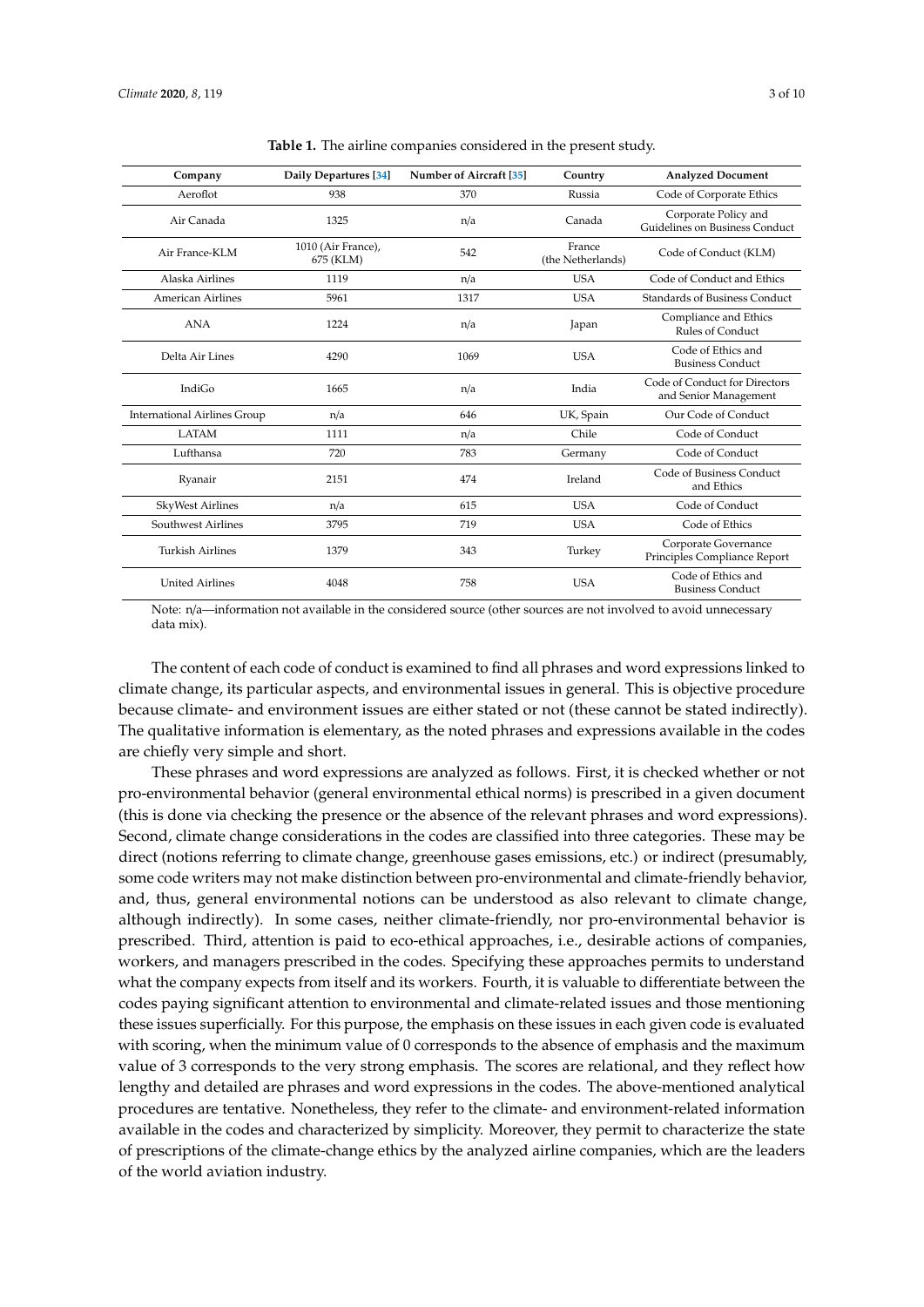The preference of chiefly qualitative analysis of codes to quantitative content-analysis techniques is not a limitation for two reasons. First, although only English versions of the codes of conduct are analyzed, some of them are written in the countries that are not English-speaking, and, thus, vocabulary, stylistic, and grammar peculiarities challenge the utility of automated, quantitative techniques. Second, environmental and climate-related issues can be described with very different words, expressions, and phrases (particularly, because code writers are experts in management and ethics, not necessarily in natural sciences), and, thus, word-by-word checking of the codes is the most (or even the only) powerful analytical principle.

## **3. Results**

More than 80% the analyzed codes of conduct of the top world airlines bear certain prescriptions of pro-environmental behavior (Table [2\)](#page-3-0). However, climate-related issues appear in only 25% of the documents, whereas the other codes can be related to the global climate change problem only indirectly, i.e., through the considerations of environmental issues. This means that the ethical norms of the airline companies are 'greened' significantly, but the attention to climate change is somewhat restricted. Generally, this implies that climate-friendly behavior is stimulated by the codes of conduct on an uncommon basis.

<span id="page-3-0"></span>

| Company* | Pro-Environmental<br>Behavior | Climate Change<br>Consideration    | <b>Eco-Ethical Approach</b>                                                                                                                                                                                                                                                                           |
|----------|-------------------------------|------------------------------------|-------------------------------------------------------------------------------------------------------------------------------------------------------------------------------------------------------------------------------------------------------------------------------------------------------|
| А        | Prescribed                    | Direct: emissions                  | Following eco-laws and eco-norms, monitoring,<br>internal reporting, eco-training                                                                                                                                                                                                                     |
| B        | Prescribed                    | Indirect                           | Following eco-laws and eco-norms, minimizing environmental<br>imprint, internal reporting                                                                                                                                                                                                             |
| C        | Prescribed                    | Indirect                           | Following eco-laws and eco-norms, internal reporting                                                                                                                                                                                                                                                  |
| D        | Not prescribed                |                                    | Absent                                                                                                                                                                                                                                                                                                |
| E        | Prescribed                    | Indirect                           | Following eco-laws and eco-norms                                                                                                                                                                                                                                                                      |
| F        | Not prescribed                |                                    | Absent                                                                                                                                                                                                                                                                                                |
| G        | Prescribed                    | Direct: climatic<br>responsibility | Following eco-laws and eco-norms                                                                                                                                                                                                                                                                      |
| H        | Prescribed                    | Direct: emissions                  | Following eco-laws and eco-norms, resources conservation,<br>energy conservation, recycling, internal reporting,<br>personal alertness                                                                                                                                                                |
| <b>I</b> | Prescribed                    | Indirect                           | Natural resources preservation, participation in environmental<br>activities, eco-training, looking for opportunities to minimize<br>environmental; impact                                                                                                                                            |
| J        | Prescribed                    | Indirect                           | Integration of sustainable practices, recycling,<br>energy conservation, eco-training                                                                                                                                                                                                                 |
| K        | Prescribed                    | Direct: emissions                  | Preventing unfavorable and damaging impacts on environment,<br>following eco-laws and eco-norms, reduce waste, emissions,<br>and toxic materials, respect the environmental rights of the locals,<br>efficient use of natural resources, recycling, eco-innovations,<br>attention to risky situations |
| L        | Prescribed                    | Indirect                           | Reducing environmental effects on business activity,<br>efficient resource use, eco-technologies development and<br>implementation, following eco-laws and eco-norms, eco-training,<br>environmental management system                                                                                |
| M        | Prescribed                    | Indirect                           | Awareness of environmental impact, mitigation of environmental<br>impact balanced with business needs                                                                                                                                                                                                 |
| N        | Not prescribed                |                                    | Absent                                                                                                                                                                                                                                                                                                |
| O        | Prescribed                    | Indirect                           | Care of environment, minimizing environmental impact                                                                                                                                                                                                                                                  |
| P        | Prescribed                    | Indirect                           | Care of environment, improvement in energy efficiency,<br>improvement in environmental efficiency, following eco-laws and<br>eco-norms, environmental management system,<br>use of eco-technologies                                                                                                   |

| <b>Table 2.</b> Climate-friendly behavior recommended by the considered airline companies. |  |  |  |
|--------------------------------------------------------------------------------------------|--|--|--|
|--------------------------------------------------------------------------------------------|--|--|--|

Note: \* company names are not disclosed to avoid occasional challenge of corporate interests.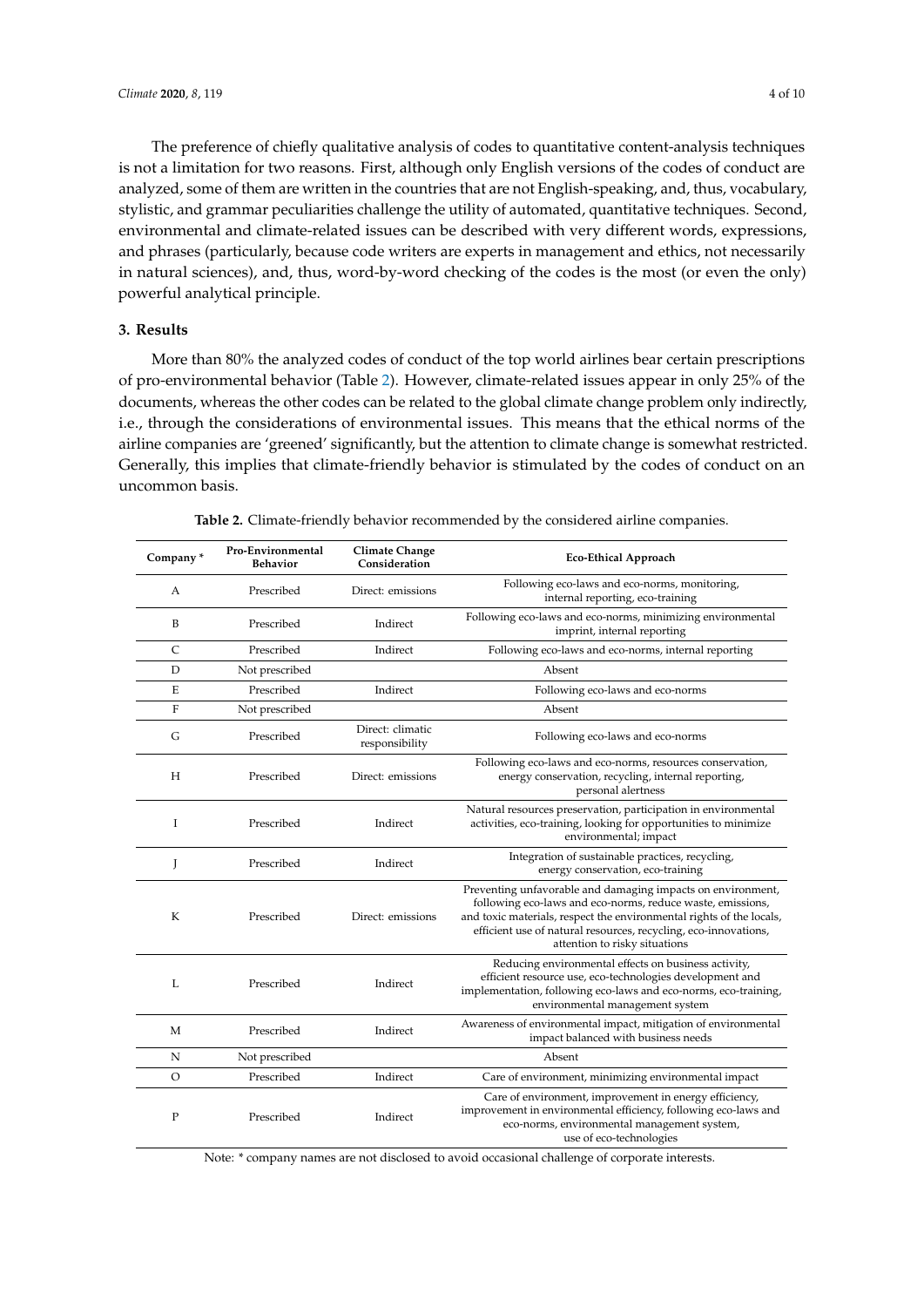In the cases when the climate-related notions are found in the codes, these are chiefly treated in the context of emissions (Table [3\)](#page-4-0), which generally reflects the true airline contribution to the global climate change. In one case, a notion deals with climatic responsibility. This treatment of the problem may be considered too general, or even vague, although it may also be judged advanced because climatic responsibility is something more than just attention to emissions. The analyzed codes of conduct offer broad spectrum of eco-ethical approaches (Table [2\)](#page-3-0). Importantly, many codes prescribing climate-friendly behavior directly boast significant diversity of such approaches, some of which are specified in detail. This means strict adherence to these codes can lead to very accurate implementation of climate-friendly ethical norms. Interestingly, the airline companies with the codes focusing on the issue of climate change represent not only very different countries, but also different regions of the planet (but none of these companies is European).

<span id="page-4-0"></span>

| Company <sup>*</sup> | <b>Excerpt from the Company Code</b>                                                                                                                                                                                                                                                                                                                                                                                            | Comment                                                                                                        |
|----------------------|---------------------------------------------------------------------------------------------------------------------------------------------------------------------------------------------------------------------------------------------------------------------------------------------------------------------------------------------------------------------------------------------------------------------------------|----------------------------------------------------------------------------------------------------------------|
| $\mathsf{A}$         | "We comply with laws that safeguard the environment<br>and promptly address any situation that results in the<br>unauthorized discharge or emission of pollutants into<br>the air, ground, or water."                                                                                                                                                                                                                           | The company prescribes analysis (and,<br>thus, mitigation) of emissions.                                       |
| G                    | "Our Incorporation carries on its domestic and<br>international activities by taking into account both its<br>climatic and environmental as well as<br>social responsibilities."                                                                                                                                                                                                                                                | The company states its climate<br>change responsibility.                                                       |
| H                    | "All employees should strive to conserve resources and<br>reduce waste and emissions through recycling and<br>other energy conservation measures. Employees have a<br>responsibility to promptly report to [company name<br>and its internal structures not to be disclosed] any<br>known or suspected violations of environmental laws<br>or any events that may result in a discharge or<br>emission of hazardous materials." | The company requires from its workers<br>to reduce emissions and to report<br>situations leading to emissions. |
| K                    | "Reduce waste, emissions and use of toxic material,<br>according to the procedures defined internally."                                                                                                                                                                                                                                                                                                                         | The company appeals to the<br>international agenda and prescribed<br>emission minimization.                    |

**Table 3.** Excerpts from the codes of the airline companies focusing on the climate-friendly behavior.

Note: \* company names are not disclosed to avoid occasional challenge of corporate interests.

The eco-ethical considerations in the codes of conduct of the top world airlines differs, and the emphasis ranges from absent (score 0) or weak (score 1) to strong (score 3) (Table [4\)](#page-5-0). The frequency of the scores implies weak emphasis prevails, but strong emphasis is also not uncommon. As for the codes focusing on the climate-friendly behavior (the companies A, G, H, K—see Tables [2](#page-3-0) and [3\)](#page-4-0), all these (with the only exception) boast the codes of conduct with strong eco-ethical emphasis (score 3) (Table [4\)](#page-5-0), if even the climate-related notions themselves are brief (Table [3\)](#page-4-0). This means that the norms of the climate-friendly behavior are established by the companies that are really environmentally-"dedicated", i.e., the premises for successful implementation of the climate-related ethics are apparently high in these cases.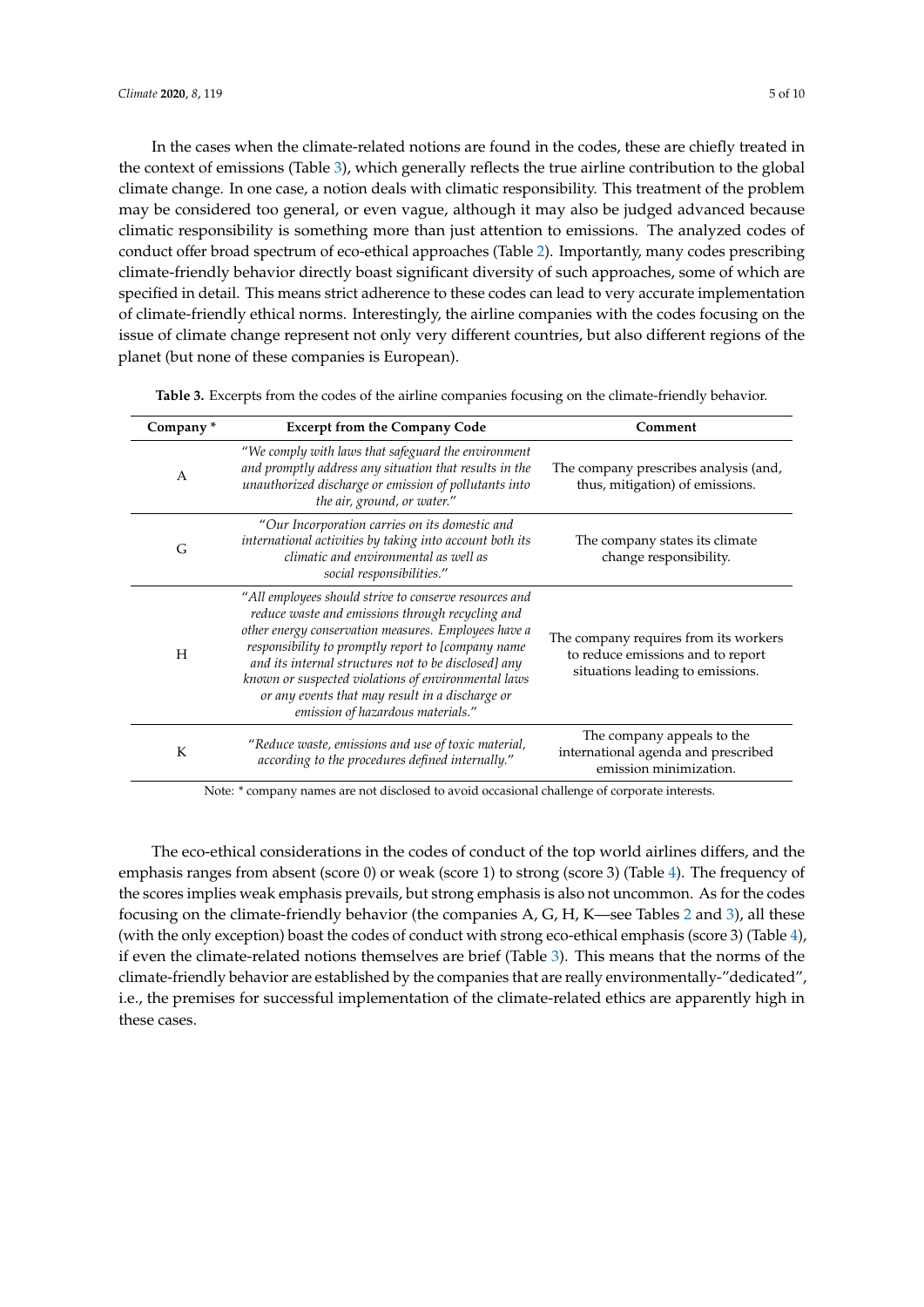| Company*      | Eco-Ethics and Climate Change-Ethics Emphases                                                                                            | Score **       |
|---------------|------------------------------------------------------------------------------------------------------------------------------------------|----------------|
| $\mathsf{A}$  | Detailed explanation of the desirable pro-environmental behavior with<br>templates; emissions are considered very briefly                | 3              |
| B             | Brief notions on pro-environmental actions                                                                                               | 1              |
| $\mathcal{C}$ | Clear, but abridged explanation of the desirable pro-environmental behavior                                                              | $\overline{2}$ |
| D             | No                                                                                                                                       | $\Omega$       |
| E             | Very general explanation of the desirable pro-environmental behavior                                                                     | 1              |
| F             | No                                                                                                                                       | $\Omega$       |
| G             | Brief notions on environmental and climatic responsibility                                                                               | 1              |
| H             | Brief, but detailed explanation of the desirable pro-environmental behavior;<br>employee responsibility for emissions                    | 3              |
| T             | Clear, but abridged explanation of the desirable pro-environmental behavior                                                              | $\overline{2}$ |
|               | Brief notions on pro-environmental actions                                                                                               | 1              |
| K             | Detailed explanation of the desirable pro-environmental behavior with listing<br>risky situations; emissions are considered very briefly | 3              |
| T.            | Brief, but detailed explanation of the desirable pro-environmental behavior                                                              | 3              |
| M             | Very general explanation of the desirable pro-environmental behavior                                                                     | 1              |
| N             | No                                                                                                                                       | $\Omega$       |
| $\Omega$      | Very general and too brief notions on pro-environmental actions                                                                          | 1              |
| $\mathbf{P}$  | Clear, but abridged explanation of the desirable pro-environmental behavior                                                              | $\overline{2}$ |

<span id="page-5-0"></span>**Table 4.** Attention to pro-environmental and climate-friendly behavior in the codes of conduct of the considered airline companies.

Notes: \* company names are not disclosed to avoid occasional challenge of corporate interests; \*\* scores reflect how extensive (lengthy) and detailed are phrases and word expressions.

#### **4. Discussion and Conclusions**

The present analysis of the codes of conduct implies that the climate-friendly ethics is prescribed by only some of the top world airlines. An important question is whether the appearance of the climate-related phrases and word expressions in 25% of the codes should be deemed as a failure or success. On the one hand, the contribution of the aviation industry to the global climate change is really significant [\[6](#page-7-4)[–14\]](#page-7-5), and, thus, strict prescription of the climate-friendly behavior seems to be a must for all companies. On the other hand, the codes of conduct do not serve to reflect all business concerns and responsibilities (there are other corporate documents—e.g., sustainability strategies), and, thus, prescribing eco-ethics is voluntary. When this is done, a very high level of understanding of environmental and climate change responsibility of a given company can be supposed. Moreover, the majority of the companies prescribe pro-environmental ethics (Table [2\)](#page-3-0) that is linked indirectly to the climate-friendly behavior: it would be difficult to suppose a truly environmentally-focused company ignoring emissions. Moreover, those 25% of the airlines with codes of conduct bearing the climate-related notions are able to lead the entire aviation industry and to facilitate posing correct ethical norms. Apparently, the top world airlines are aimed at implementation of the climate-friendly behavior, although this is not full implementation (the codes of conduct may be followed or not), but what can be called "starting implementation" via setting and promoting the rules clarifying what is desirable and permitted ("legal") and what is not.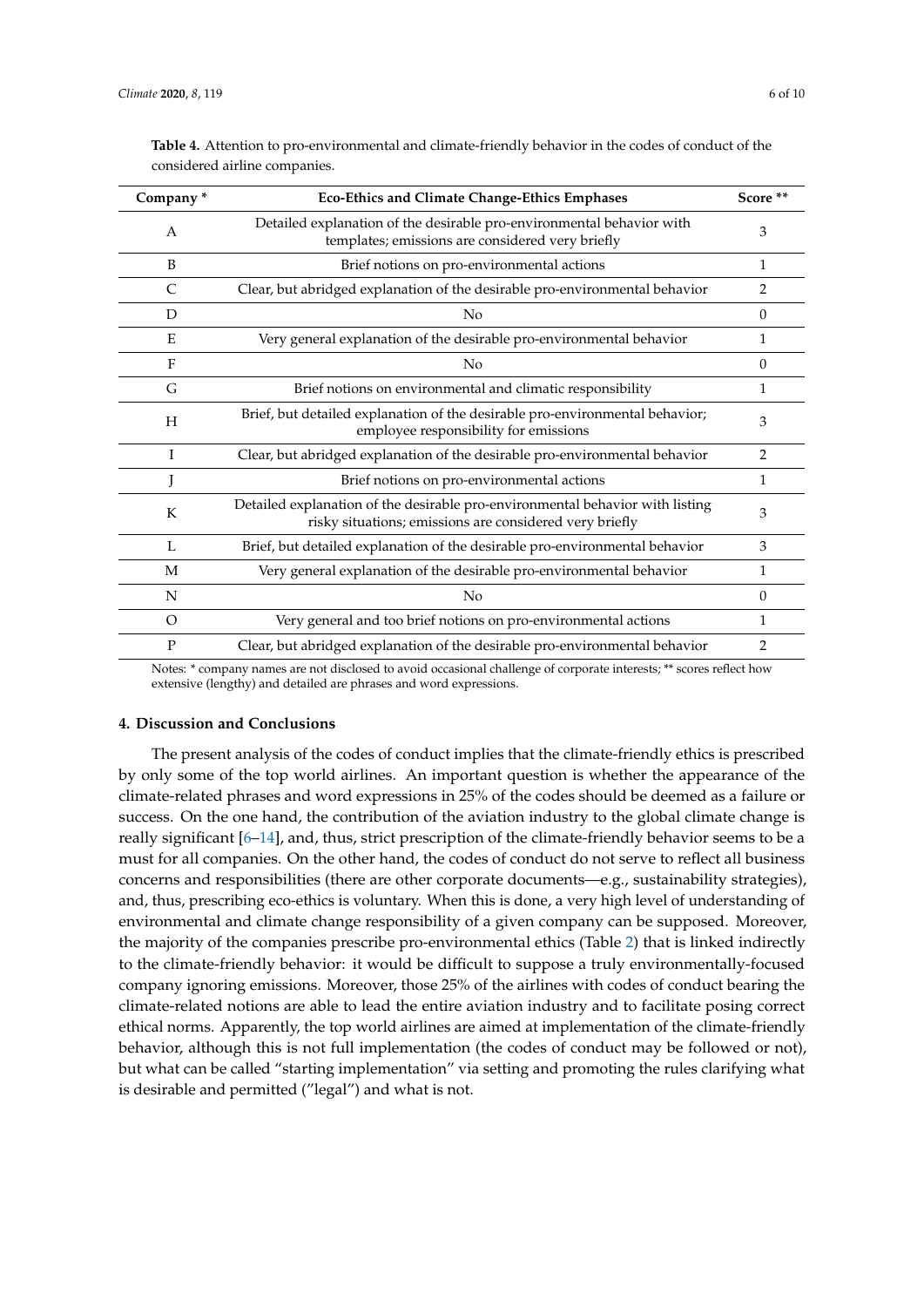The results of the present study need to be compared to the outcomes of some previous research Burns and Cowlishaw [\[33\]](#page-8-9) report that strategic communication of the climate change issues through the corporate web-pages of the UK airlines is very heterogeneous. Although the sample of the present study differs essentially, one can note the absence of such a heterogeneity: when the climate friendliness is addressed in the analyzed codes, it is chiefly related to emissions, diverse eco-ethical approaches, and strong environmental emphasis (Tables [2–](#page-3-0)[4\)](#page-5-0). The analyses of the mission statements of international airline companies undertaken first by Kemp and Dwyer [\[36\]](#page-8-12) and later by Law and Breznik [\[37\]](#page-8-13) imply that environmental (including climate-related) concerns occur in these statements relatively rarely. This contrasts to what is established in the codes of conduct (Tables [2](#page-3-0) and [4\)](#page-5-0). One can even go so far to hypothesize that eco-ethics is something more practical in the eyes of company managers, and, thus, it finds place in the codes in conduct rather than in some other corporate documents. However, different reflection of environmental and climate-related issues in the corporate documents may be also a sign of the heterogeneous communication revealed by Burns and Cowlishaw [\[33\]](#page-8-9). Anyway, it is worth considering that the antecedents of the pro-environmental and climate-friendly behavior may not be necessarily found in the other corporate documents, and this proposition is notable both conceptually and methodologically.

Although this study is empirical and it serves chiefly to document the current situation in the world aviation industry, the findings are enough for certain conceptualization. Particularly, this study raises the question of the quality and functions of corporate environmental communication through strategic documents. This question should be put on the current research agenda, as it refers to a very urgent and hotly-debated problem of the efficacy of corporate documents in environmental policy [\[38\]](#page-8-14). It seems to be possible to consider codes of conduct as an important channel of corporate environmental communication, as well as to state that the information in the codes may differ from what is said in the other strategic statements. On the one hand, this situation suggests that cavities in some documents can be recompensed by the other documents. On the other hand, several communication channels can function efficiently only when they provide coherent information; otherwise, a kind of information noise may appear (this is harmful to reputation of corporations, as well as to clarity of behavior norms to their workers). The highly-complex response of the audience to the climate-related information (e.g., [\[39\]](#page-8-15)) indicates on potential danger of the noted noise. Another important issue is linked to the industry-scale climate-friendly actions. For instance, the idea of bio-aviation fuels is currently discussed [\[40](#page-8-16)[–43\]](#page-8-17). If judged suitable, its implementation will require full understanding of the necessity of such an innovation. Codes of conduct form premise for this understanding within the aviation industry, but only when their prescriptions are coherent on the industry scale. So, an important theoretical and practical question is how climate-friendly ethics can shift from corporate to industry-scale initiatives. The role of the state in this shift can be significant, especially when ecology-related national projects are realized (the case of Russia [\[44,](#page-9-0)[45\]](#page-9-1)). Such major initiatives would include development and promotion of the most promising climate- and environment-related ethical norms among the entire industries.

Conclusively, the empirical evidence suggests that several top world airlines prescribe the climate-friendly ethics directly, and many companies prescribe pro-environmental behavior. The registered prescriptions are sensible and can facilitate successful implementation of eco-ethics in the aviation industry. The main limitation of this study is the sample size, and its increase in future investigations would require consideration of a non-linear dependence between company size and its ecological 'dedication'. Practically, this study has two principal implications. First, it indicates on the cavities in corporate ethical developments and stresses the necessity of the shift from the general environmental concerns to the climate change issue. Second, it implies the presence of several positive examples of the climate change treatment in the codes of conduct that can be used as templates by the other companies of the aviation industry.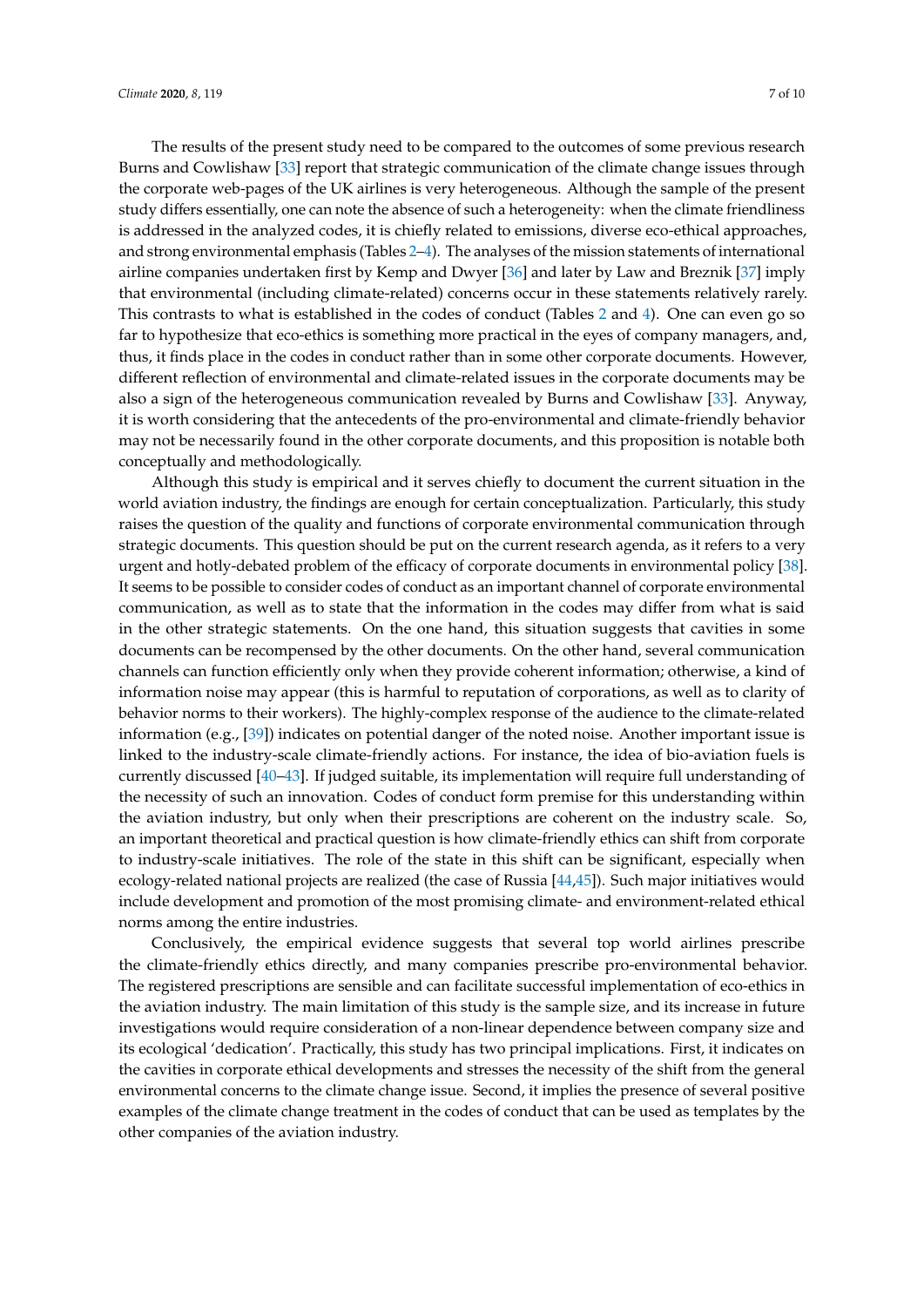Future investigations should also aim at considering the larger number of airlines and their rankings by very different criteria, including RPKs.

**Author Contributions:** Conceptualization, D.A.R. and N.N.Y.; writing, D.A.R.; project administration, N.N.Y. All authors have read and agreed to the published version of the manuscript.

**Funding:** This research received no external funding.

**Acknowledgments:** The authors gratefully thank the editorial team and the reviewers for their support and precious recommendations.

**Conflicts of Interest:** The authors declare no conflict of interest. All considered codes of conduct are treated anonymously, i.e., these are not associated with the company names to avoid any challenge of corporate interests.

## **References**

- <span id="page-7-0"></span>1. Edmonds, H.K.; Lovell, J.E.; Lovell, C.A.K. A new composite climate change vulnerability index. *Ecol. Indic.* **2020**, *117*, 106529. [\[CrossRef\]](http://dx.doi.org/10.1016/j.ecolind.2020.106529)
- 2. Houghton, J. *Global Warming. The Complete Briefing*; Cambridge University Press: Cambridge, UK, 2009.
- <span id="page-7-1"></span>3. Ramanathan, V.; Carmichael, G. Global and regional climate changes due to black carbon. *Nat. Geosci.* **2008**, *1*, 221–227. [\[CrossRef\]](http://dx.doi.org/10.1038/ngeo156)
- <span id="page-7-2"></span>4. Milfont, T.L.; Abrahamse, W.; MacDonald, E.A. Scepticism of anthropogenic climate change: Additional evidence for the role of system-justifying ideologies. *Personal. Individ. Di*ff*er.* **2021**, *168*, 110237. [\[CrossRef\]](http://dx.doi.org/10.1016/j.paid.2020.110237)
- <span id="page-7-3"></span>5. Sanderson, B.M.; O'Neill, B.C. Assessing the costs of historical inaction on climate change. *Sci. Rep.* **2020**, *10*, 9173. [\[CrossRef\]](http://dx.doi.org/10.1038/s41598-020-66275-4) [\[PubMed\]](http://www.ncbi.nlm.nih.gov/pubmed/32514079)
- <span id="page-7-4"></span>6. Chapman, L. Transport and climate change: A review. *J. Transp. Geogr.* **2007**, *15*, 354–367. [\[CrossRef\]](http://dx.doi.org/10.1016/j.jtrangeo.2006.11.008)
- 7. Debbage, K.G.; Debbage, N. Aviation carbon emissions, route choice and tourist destinations: Are non-stop routes a remedy? *Ann. Tour. Res.* **2019**, *79*, 102765. [\[CrossRef\]](http://dx.doi.org/10.1016/j.annals.2019.102765)
- 8. Gössling, S.; Humpe, A.; Bausch, T. Does 'flight shame' affect social norms? Changing perspectives on the desirability of air travel in Germany. *J. Clean. Prod.* **2020**, *266*, 122015.
- 9. Jordão, T.C. Analysis of fuel efficiency of largest European airlines in the context of climate change mitigation. *Int. J. Glob. Energy Issues* **2016**, *39*, 253–270. [\[CrossRef\]](http://dx.doi.org/10.1504/IJGEI.2016.076348)
- 10. Lee, D.S.; Pitari, G.; Grewe, V.; Gierens, K.; Penner, J.E.; Petzold, A.; Prather, M.J.; Schumann, U.; Bais, A.; Berntsen, T.; et al. Transport impacts on atmosphere and climate: Aviation. *Atmos. Environ.* **2010**, *44*, 4678–4734. [\[CrossRef\]](http://dx.doi.org/10.1016/j.atmosenv.2009.06.005) [\[PubMed\]](http://www.ncbi.nlm.nih.gov/pubmed/32288556)
- 11. Macintosh, A.; Downie, C. Aviation and climate change: Can the airline industry continue to grow in a carbon-constrained economy? *Australas. J. Environ. Manag.* **2008**, *15*, 253–265. [\[CrossRef\]](http://dx.doi.org/10.1080/14486563.2008.9725209)
- 12. Peeters, P.; Higham, J.; Kutzner, D.; Cohen, S.; Gössling, S. Are technology myths stalling aviation climate policy? *Transp. Res. Part D Transp. Environ.* **2016**, *44*, 30–42. [\[CrossRef\]](http://dx.doi.org/10.1016/j.trd.2016.02.004)
- 13. Ritchie, B.W.; Sie, L.; Gössling, S.; Dwyer, L. Effects of climate change policies on aviation carbon offsetting: A three-year panel study. *J. Sustain. Tour.* **2020**, *28*, 337–360. [\[CrossRef\]](http://dx.doi.org/10.1080/09669582.2019.1624762)
- <span id="page-7-5"></span>14. Sgouridis, S.; Bonnefoy, P.A.; Hansman, R.J. Air transportation in a carbon constrained world: Long-term dynamics of policies and strategies for mitigating the carbon footprint of commercial aviation. *Transp. Res. Part A Policy Pract.* **2011**, *45*, 1077–1091. [\[CrossRef\]](http://dx.doi.org/10.1016/j.tra.2010.03.019)
- <span id="page-7-6"></span>15. Gratton, G.; Padhra, A.; Rapsomanikis, S.; Williams, P.D. The impacts of climate change on Greek airports. *Clim. Chang.* **2020**, *160*, 219–231. [\[CrossRef\]](http://dx.doi.org/10.1007/s10584-019-02634-z)
- <span id="page-7-7"></span>16. Ryley, T.; Baumeister, S.; Coulter, L. Climate change influences on aviation: A literature review. *Transp. Policy* **2020**, *92*, 55–64. [\[CrossRef\]](http://dx.doi.org/10.1016/j.tranpol.2020.04.010)
- <span id="page-7-8"></span>17. Cologna, V.; Siegrist, M. The role of trust for climate change mitigation and adaptation behaviour: A meta-analysis. *J. Environ. Psychol.* **2020**, *69*, 101428. [\[CrossRef\]](http://dx.doi.org/10.1016/j.jenvp.2020.101428)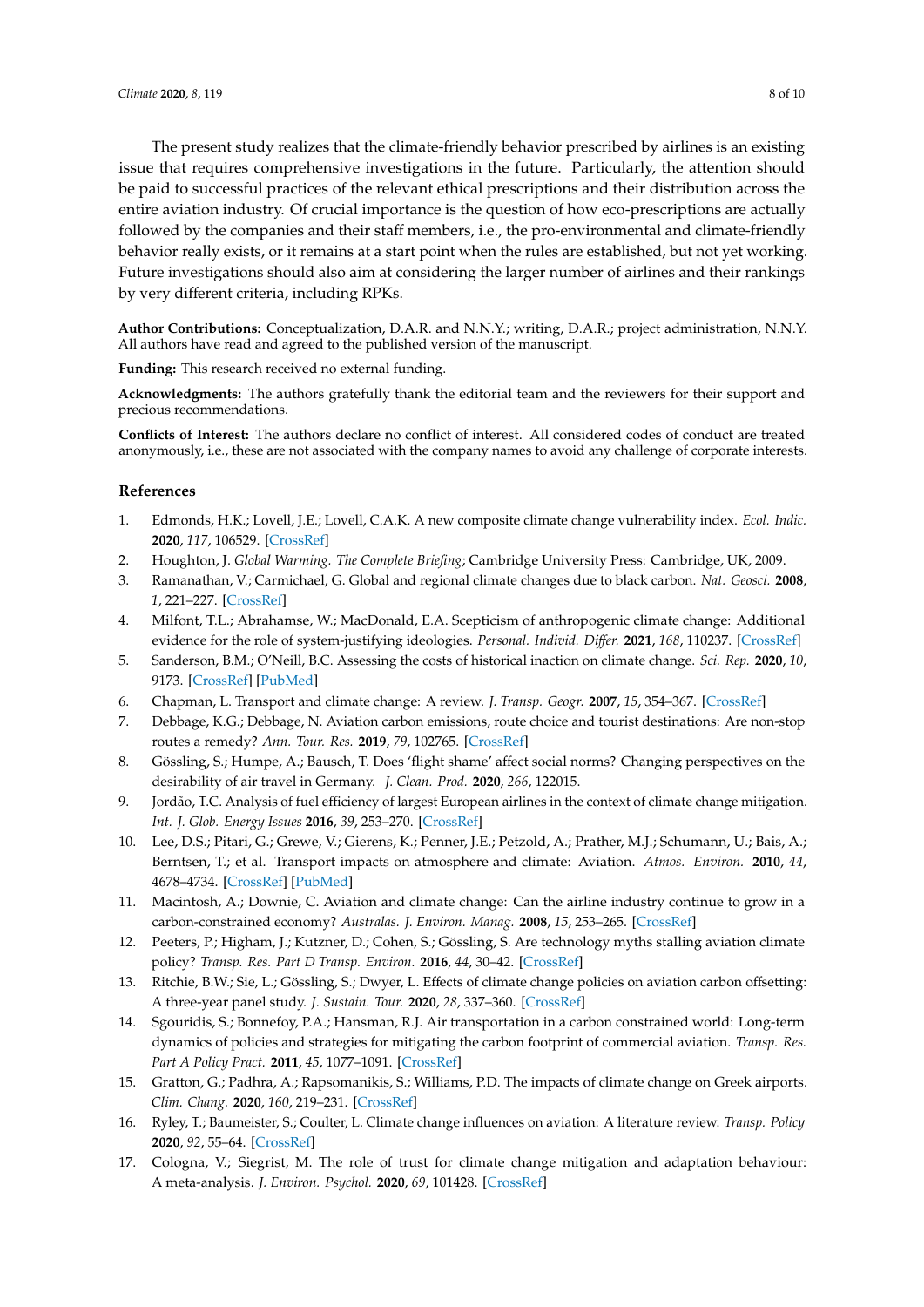- 18. Peters, G.P. Carbon footprints and embodied carbon at multiple scales. *Curr. Opin. Environ. Sustain.* **2010**, *2*, 245–250. [\[CrossRef\]](http://dx.doi.org/10.1016/j.cosust.2010.05.004)
- 19. Thaller, A.; Fleiß, E.; Brudermann, T. No glory without sacrifice—Drivers of climate (in)action in the general population. *Environ. Sci. Policy* **2020**, *114*, 7–13. [\[CrossRef\]](http://dx.doi.org/10.1016/j.envsci.2020.07.014)
- 20. Vainio, A.; Mäkiniemi, J.-P. How Are Moral Foundations Associated with Climate-Friendly Consumption? *J. Agric. Environ. Ethics* **2016**, *29*, 265–283. [\[CrossRef\]](http://dx.doi.org/10.1007/s10806-016-9601-3)
- <span id="page-8-0"></span>21. Yoon, J.I.; Kyle, G.T.; van Riper, C.J.; Sutton, S.G. Testing the Effects of Constraints on Climate Change-Friendly Behavior among Groups of Australian Residents. *Coast. Manag.* **2013**, *41*, 457–469. [\[CrossRef\]](http://dx.doi.org/10.1080/08920753.2013.841354)
- <span id="page-8-2"></span><span id="page-8-1"></span>22. Steensen, E.F. Five types of organizational strategy. *Scand. J. Manag.* **2014**, *30*, 266–281. [\[CrossRef\]](http://dx.doi.org/10.1016/j.scaman.2013.10.003)
- 23. Bia, M.; Kalika, M. Adopting an ICT code of conduct: An empirical study of organizational factors. *J. Enterp. Inf. Manag.* **2007**, *20*, 432–446. [\[CrossRef\]](http://dx.doi.org/10.1108/17410390710772704)
- 24. Bird, Y.; Short, J.L.; Toffel, M.W. Coupling labor codes of conduct and supplier labor practices: The role of internal structural conditions. *Organ. Sci.* **2019**, *30*, 847–867. [\[CrossRef\]](http://dx.doi.org/10.1287/orsc.2018.1261)
- 25. Lee, Y.-K.; Choi, J.; Moon, B.-Y.; Babin, B.J. Codes of ethics, corporate philanthropy, and employee responses. *Int. J. Hosp. Manag.* **2014**, *39*, 97–106. [\[CrossRef\]](http://dx.doi.org/10.1016/j.ijhm.2014.02.005)
- 26. Marr, J.-A.; Sanders, G.; Neil, A.; Murphy, L. Creating a code of conduct to enable organizational change. *Clin. Leadersh. Manag. Rev.* **2006**, *20*, E5.
- <span id="page-8-3"></span>27. Von Der Embse, T.J.; Desai, M.S.; Desai, S. How well are corporate ethics codes and policies applied in the trenches? Key factors and conditions. *Inf. Manag. Comput. Secur.* **2004**, *12*, 146–153. [\[CrossRef\]](http://dx.doi.org/10.1108/09685220410530780)
- <span id="page-8-4"></span>28. Duppati, G.; Scrimgeour, F.; Stevenson, R. Corporate governance in the airline industry-Evidence from the Asia-Pacific Region. *Corp. Ownersh. Control* **2016**, *13*, 329–335.
- <span id="page-8-5"></span>29. Paek, S.; Chathoth, P.K. Multiple Levels of Ethics Management: A Case of Airline and Hotel Firms. *Tour. Plan. Dev.* **2013**, *10*, 388–415. [\[CrossRef\]](http://dx.doi.org/10.1080/21568316.2013.804430)
- <span id="page-8-6"></span>30. Belyaeva, Z. CSR in the Russian aviation industry: The winds of change. *Strateg. Dir.* **2015**, *31*, 7–9. [\[CrossRef\]](http://dx.doi.org/10.1108/SD-06-2015-0094)
- <span id="page-8-7"></span>31. Cheng, Y.; Shen, H. United Airlines crisis from the stakeholder perspective: Exploring customers' ethical judgment, trust and distrust, and behavioral intentions. *Public Relat. Rev.* **2020**, *46*, 101908. [\[CrossRef\]](http://dx.doi.org/10.1016/j.pubrev.2020.101908)
- <span id="page-8-8"></span>32. Hagmann, C.; Semeijn, J.; Vellenga, D.B. Exploring the green image of airlines: Passenger perceptions and airline choice. *J. Air Transp. Manag.* **2015**, *43*, 37–45. [\[CrossRef\]](http://dx.doi.org/10.1016/j.jairtraman.2015.01.003)
- <span id="page-8-9"></span>33. Burns, P.M.; Cowlishaw, C. Climate change discourses: How UK airlines communicate their case to the public. *J. Sustain. Tour.* **2014**, *22*, 750–767. [\[CrossRef\]](http://dx.doi.org/10.1080/09669582.2014.884101)
- <span id="page-8-10"></span>34. Top 100 Biggest Airlines by Number of Daily Departures. Available online: https://[www.flightsfrom.com](https://www.flightsfrom.com/top-100-airlines)/ [top-100-airlines](https://www.flightsfrom.com/top-100-airlines) (accessed on 28 July 2020).
- <span id="page-8-11"></span>35. Top Global Airlines in 2019, by Fleet Size. Available online: https://[www.statista.com](https://www.statista.com/statistics/1013159/airlines-worldwide-fleet-size/)/statistics/1013159/ [airlines-worldwide-fleet-size](https://www.statista.com/statistics/1013159/airlines-worldwide-fleet-size/)/ (accessed on 28 July 2020).
- <span id="page-8-12"></span>36. Kemp, S.; Dwyer, L. Mission statements of international airlines: A content analysis. *Tour. Manag.* **2003**, *24*, 635–653. [\[CrossRef\]](http://dx.doi.org/10.1016/S0261-5177(03)00049-9)
- <span id="page-8-13"></span>37. Law, K.M.Y.; Breznik, K. What do airline mission statements reveal about value and strategy? *J. Air Transp. Manag.* **2018**, *70*, 36–44. [\[CrossRef\]](http://dx.doi.org/10.1016/j.jairtraman.2018.04.015)
- <span id="page-8-14"></span>38. Van der Waal, W.H.; Thijssens, T. Corporate involvement in Sustainable Development Goals: Exploring the territory. *J. Clean. Prod.* **2020**, *252*, 119625. [\[CrossRef\]](http://dx.doi.org/10.1016/j.jclepro.2019.119625)
- <span id="page-8-15"></span>39. Van Eck, C.; Milder, B.C.; van der Linden, S. Climate Change Risk Perceptions of Audiences in the Climate Change Blogosphere. *Sustainability* **2020**, *12*, 7990. [\[CrossRef\]](http://dx.doi.org/10.3390/su12197990)
- <span id="page-8-16"></span>40. Doliente, S.S.; Narayan, A.; Tapia, J.F.D.; Samsatli, N.J.; Zhao, Y.; Samsatli, S. Bio-aviation Fuel: A Comprehensive Review and Analysis of the Supply Chain Components. *Front. Energy Res.* **2020**, *8*, 10. [\[CrossRef\]](http://dx.doi.org/10.3389/fenrg.2020.00110)
- 41. Liu, S.; Zhu, Q.; Guan, Q.; He, L.; Li, W. Bio-aviation fuel production from hydroprocessing castor oil promoted by the nickel-based bifunctional catalysts. *Bioresour. Technol.* **2015**, *183*, 93–100. [\[CrossRef\]](http://dx.doi.org/10.1016/j.biortech.2015.02.056)
- 42. Saetbyeol, K. Analysis on ignition delay characteristics of bio aviation fuels manufactured by HEFA process. *Korean Chem. Eng. Res.* **2019**, *57*, 620–627.
- <span id="page-8-17"></span>43. Zhang, H.; Fang, Y.; Wang, M.; Deng, Y. Prospects and perspectives foster enhanced research on bio-aviation fuels. *J. Environ. Manag.* **2020**, *274*, 111214. [\[CrossRef\]](http://dx.doi.org/10.1016/j.jenvman.2020.111214)